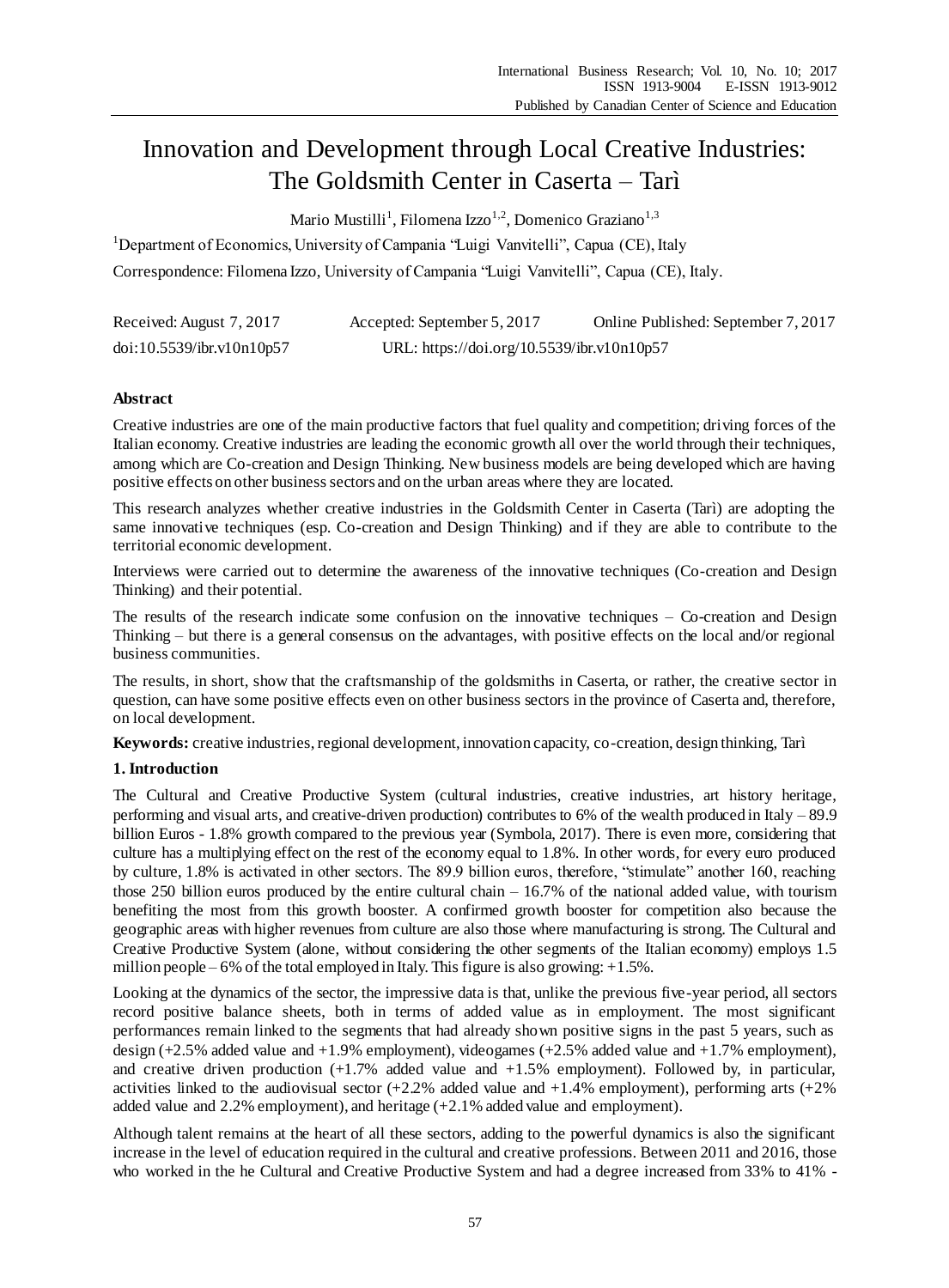noticeably higher than the rest of the economy - where there was an increase of less than 3 percentage points (from 17% to 20%). Indicating that the sector has also identified increased competence as one of the answers to the crisis that has hit all sectors horizontally, especially those linked to the cultural core.

If we look beyond the perimeter of cultural and creative business, noticeably gaining the biggest advantage from the cultural boost is, in particular, as is expected, tourism – over one-third (37.9%) of the national tourism expenditure is, in fact, activated by culture.

In the illustrated economic performances, signs of a widespread cultural unrest can be perceived, hitting all of society and, by osmosis, the economy. This confirms growth in traditional segments, joining culture and production, among which is artistic craftsmanship.

As Florida (2015) points out, the global creative economy is big business. The creative and cultural industries worldwide generated revenues of US \$2,250 billion (EY, 2015). According to the United Nations (UNCTAD, 2008), the creative industries are among the most dynamic sectors in world trade; in some developed and developing countries, the growth rate of creative industries exceeds the average growth rate of the whole economy (UNCTAD, 2008; Yu et al., 2014).

Researchers and policy-makers worldwide are now focusing on the creative industries' innovative processes and ideas across a wide variety of industries, largely due to the sector's economic growth (UNESCO, 2013; CIIC, 2013; Flew, 2014; EY, 2015; Izzo, 2017a,b). Creativity and innovation–which form the cornerstones of creative industries–are also being recognised as key drivers of productivity and living standards (EY, 2015; UNCTAD, 2008).

More studies have focused mainly on metropolitan areas rather than regions to measure the economic impact of the creative industries (Mahroum et al. 2007; Daniel, 2013; Daniel, Fleischmann & Welters, 2016). On the other hand, Marrocu and Paci (2012, 355) show that 'It is now rare to see a metropolitan or a regional development plan which does not include among its strategic goals the attraction of creative individuals as the key determinant of local growth', hence identifying the importance of the regions.

Creative industries research and policy attention has without doubt increased over recent years; however, the role of creative industries as the vehicle for innovation, particularly in regional economies, is still an under-researched area.

Based on previous consideration, this paper will present current thinking on creative industries innovation in the context of economic development, how they innovate, and where Co-creation and Design Thinking fit into the global creative industries landscape.

Then, this paper explores the potential of economic development in a regional Italian city by the application of creative industries. This case study focuses on the province of Caserta (southern Italy).

The research explores the current role of the creative industries in Caserta as an enabler of innovation and hence the potential to drive economic development in the region. This study is one of the few to consider the creative industries in an innovation context of supply for creative services in other business sectors of the wider regional Caserta economy. As such, this study has wide-reaching implications for regional economies in not only Italia but also in other countries.

## *1.1 What Are Creative Industries?*

In research and policy–making, there is no hard definition of creative industries. Currently, various classification systems for defining the cultural and creative industries exist (see UNCTAD, 2008; UNESCO, 2013; and also Florida, 2002 about creative class concept).

The definition most widely used so far in creative industries research was introduced and published by the United Kingdom (UK) Department of Culture Media and Sport (DCMS). It defines the creative industries as 'those industries which have their origin in individual creativity, skill and talent and which have a potential for wealth and job creation through the generation and exploitation of intellectual property' (DCMS 2001,5). The DCMS (1998) defined 13 creative industries sectors in 1998: Advertising; Architecture; Arts and Antiques Market; Crafts; Design; Designer Fashion; Film; Music; Performing Arts; Publishing; Software and computer services; Computer Games (Interactive Leisure Software); and Radio & TV.

These sectors were updated in 2015 and were reduced to a list of nine: Advertising and Marketing; Architecture; Crafts; Design: Product, Graphic and Fashion design; Film, TV, Video, Radio and Photography; IT, Software and Computer services; Publishing; Museums, Galleries and Libraries; Music, Performing and Visual arts (DCMS, 2015, 32).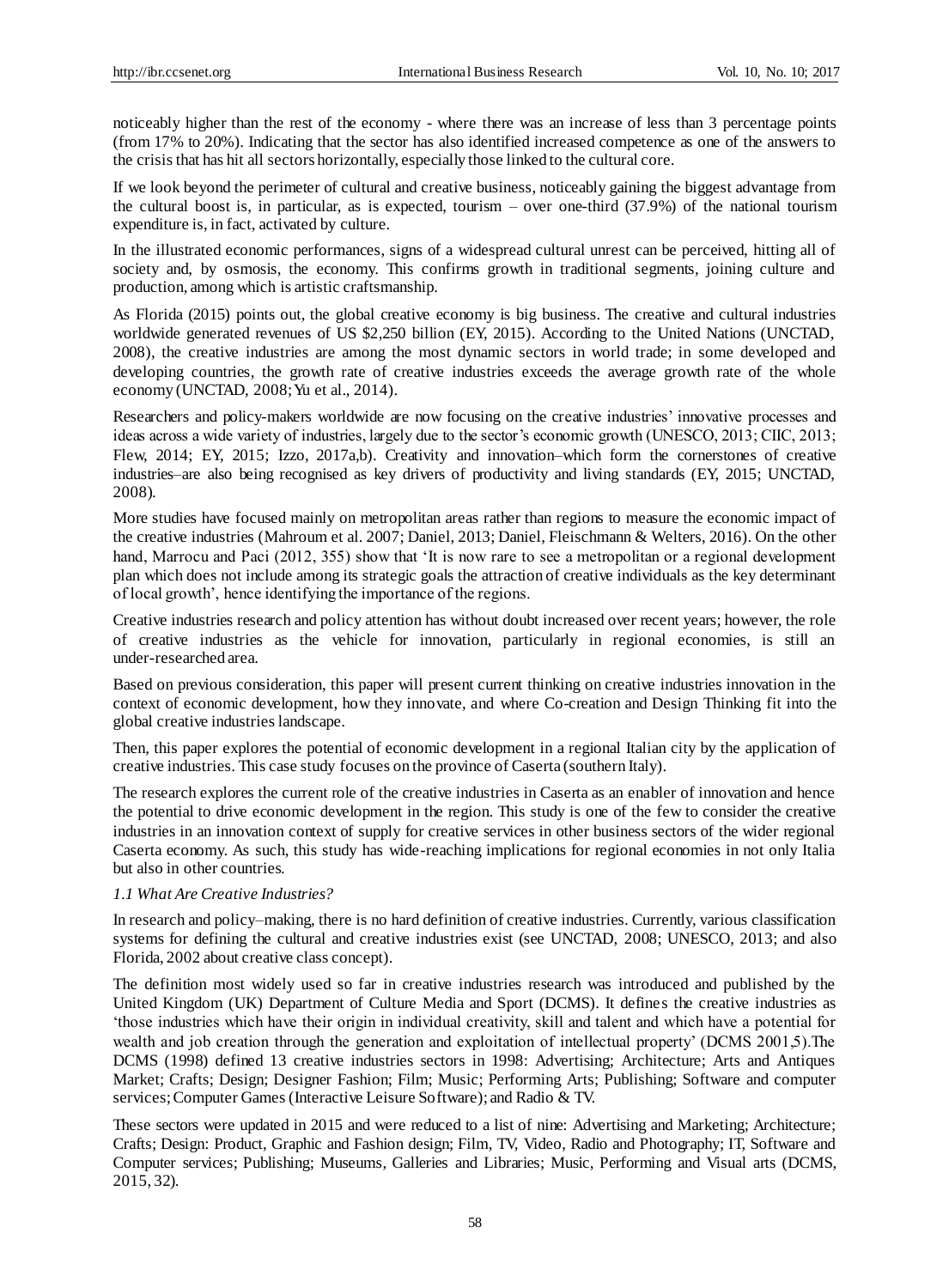#### *1.2 How Do You Measure Creative Industries' Performance?*

Measuring innovation in creative industries is just as problematic as defining what constitutes a creative industry. First, it is known that the creative industries consist of a variety of diverse sectors, such as Architecture, Film and Software and the innovation performance of these sectors differs greatly (Müller, Rammer & Trüby, 2009; Chapain et al. 2010; CIIC, 2013; Lee and Rodr guez-Pose, 2014).

Also, some researchers argue innovation outputs from creative industries cannot be measured easily by traditional metrics such as Research and Development (R&D) investments or patents (Chapain et al., 2010; Edwards, 2013). Miles and Green (2008, 6) refer to these uncounted innovation outputs as 'hidden innovations'. Other researchers point to 'aesthetic', 'artistic' or 'stylistic' elements in the creative industries innovative processes which are difficult to measure (Stoneman, 2009; Chapain et al.2010). Stoneman (2009: 105) calls these innovations 'soft innovations', they encompass 'for example, new books or music or changes in product aesthetics (sight, touch, smell) [which] can be economically important'.

As researchers grapple with definitions and innovation metrics, there is general agreement that economic necessity has forced economies and industries to become more creative to grow in order to survive the vagaries of global competition.

### *1.3 What are the Innovative Mechanisms that Allow Creative Industries to be a Driver in Economic Development? Co-creation and Design Thinking: The Mechanics of Innovation.*

The Global Financial Crisis required businesses to find new ways to innovate and creative industries have played a role in that innovation. The creative industries have been particularly successful in supporting innovation by 'exporting' creative methodologies into other industries. Brown (2008, 2009) and Martin (2009) identified Co-creation and Design Thinking as a methodology to facilitate competitive advantages in businesses that have to innovate.

Although the direct contribution of creative industries to economic development has been quantified on a global scale, a relatively new research approach is to analyse the creative industries' contribution to economic development from an innovation perspective (Bakhshi and McVitte 2009; Lee & Rodrıguez-Pose, 2014; Fleischmann, Daniel & Welters, 2017).

In general, creative industries are seen as having three roles in contributing to the innovation potential of an economy (Müller, Rammer & Trüby, 2009; Reid, Albert & Hopkins, 2010; UNCTAD, 2008; Bakhshi, McVittie & Simmie, 2008; Chapain et al. 2010; Bakhshi, McVittie & Simmie, 2008; Fleischmann, Daniel & Welters, 2017: 123):

- 1. producing ideas and the commercialisation of these ideas which contribute (directly or indirectly) to the generation of new services and products;
- 2. providing innovation impulses to technology producers because creative industries are intensive users of technology and often demand adaptations and new developments of technology;
- 3. offering creative services which can input to innovative activities of businesses and organisations within and outside the creative industries.

Another form of knowledge transfer from the creative industries to another business sector is defined by Lee and Rodrıguez-Pose (2014, 1140) as 'learnt innovation'. This happens when embedded creatives–who are being employed in other industry sectors–contribute to innovation activities in these sectors. The important role of these embedded creatives has attracted research attention in recent years (e.g. Higgs et al. 2010; Hearn and Bridgstock, 2014; Rodgers 2015; Fleischmann and Daniel 2015) with Lee and Rodrıguez-Pose (2014) demonstrating that embedded creatives are likely to drive process innovations by their propensity to move fluidly between work roles and bring with them advanced knowledge of new techniques and processes.

Companies have begun shifting away from product-centric thinking and have begun focusing on a collaborative approach to innovation and design (Prahalad and Ramaswamy, 2004; Tanev, Knudsen, and Gerstlberger, 2009). Searching for breakthrough ideas to stay competitive in the global marketplace has prompted companies to employ strategies and practices of value creation which focus on customer involvement in product, process and service innovation (Burdon, Mooney, and Al-Kilidar, 2015; Romero and Molina 2011; Bason, 2010; Rovnan, 2014; Bason, 2010). Such new practices include Co-creation which takes a human-centred approach to innovation.

Starbucks and DHL are only two examples for this new form of open innovation engagement which invites the ideas from the public (Duffy and Partners, 2008; Thierer, 2010). Ultimately, the 'collective design' (Maher,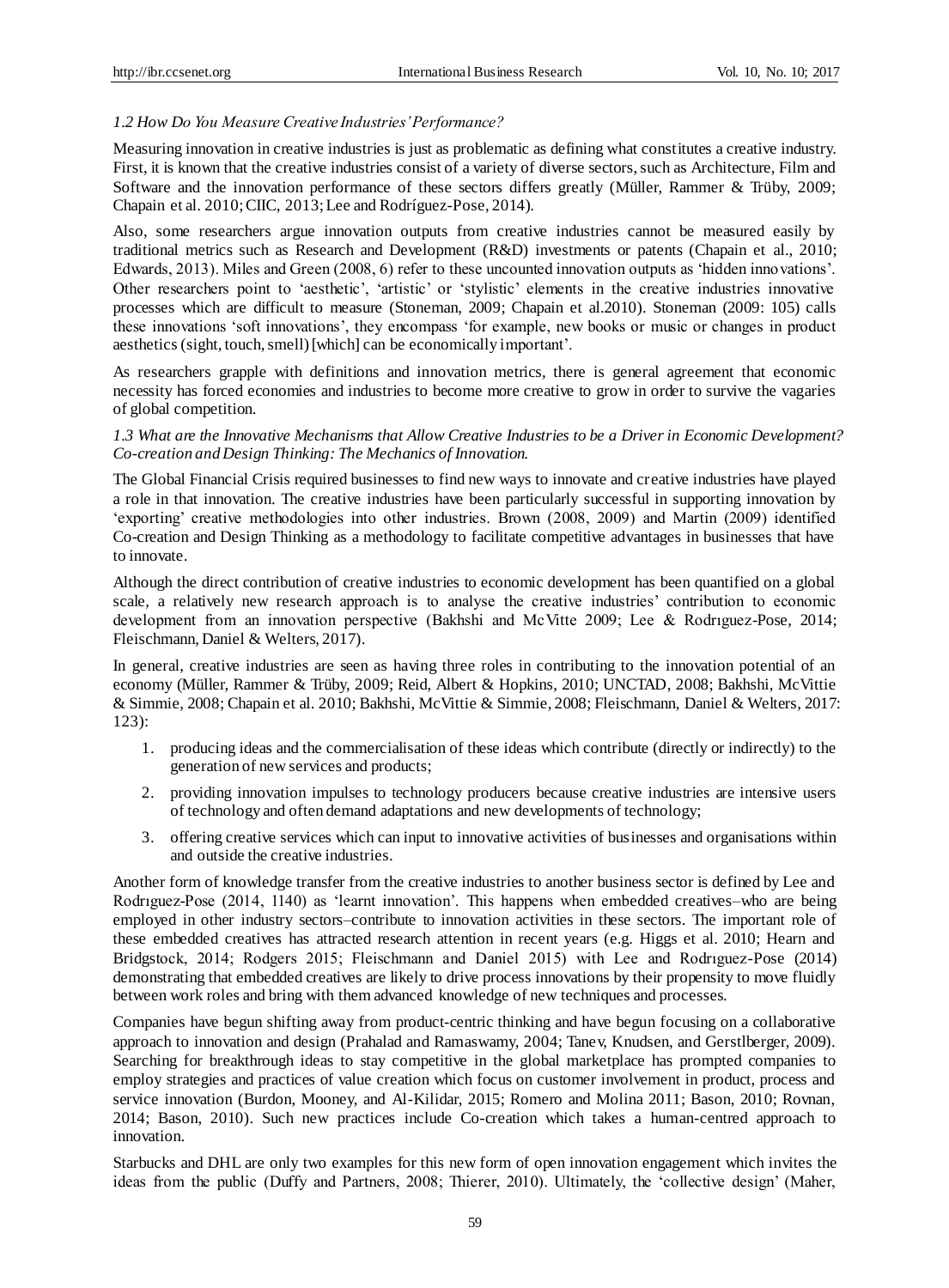Paulini, and Murty 2010) creates what people really want and need. Ramaswamy (2010) argues persuasively that managers and business leaders need to recognise and embrace the Co-creation shift to remain on the forefront of value creation. Studies support Ramaswany's conclusions by showing that businesses or organisations that engage in the Co-creation processes perform better and have products that are more profitable than those resulting from traditional market research techniques (Gustafsson, Kristensson and Witell, 2012).

While Co-creation supports innovation processes in businesses and organisations, some researchers suggest that Co-creation facilitates incremental innovation only. Gustafsson, Kristensson and Witell (2012, 322) argue that the creation of radical solutions are 'unthinkable' for end users involved in the Co-creation process because they base their thinking and contributions on previous experiences.

Solutions that are 'truly radical' are, therefore, difficult to achieve in the Co-creation process (Gustafsson, Kristensson and Witell (2012, 321). Leavy (2012, 27) suggests that while businesses must 'empower the user as active collaborator' and hence should engage in Co-creation practices, they also need to make a transition to Design Thinking which supports the creation of radical ideas. These ideas are ultimately needed for radical innovation, which Leifer et al. (2001 in Berg et al., 2016, 43) sees as a 'product, process or service, with either exceptional performance features or familiar features offering significant improvements in performance, or costs that transform existing markets or create new ones'.

What makes Design Thinking successful in developing breakthrough ideas is that the Design Thinking process focuses on building empathy, fast learning, bringing more than one idea forward, rapid prototyping and iteration of solutions through user feedback. It is a quick process and requires keeping an open mind towards various solutions. Therefore, Design Thinking differs from traditional approaches of re-design where the search for the single right answer or solutions can kill creativity and innovation (Liedtke and Ogilvie, 2011).

Similar to Co-creation, Design Thinking requires a close relationship with customers or end-users who provide new perspectives from unique viewpoints (Simons, Gupta, and Buchanan, 2011). Teamwork and input from multiple disciplines are necessary to succeed when applying the Design Thinking process.

Many businesses have successfully employed the Design Thinking methodology and have started to create a design-led culture in daily operations. A well-known example are Airbnb (First Round Review, 2015; Winkler, 2015), Uber (Prasad, 2014; Clayton, Raynor, and McDonald, 2015; Horn, 2016), and SAP (Rao, 2015; SAP, 2016). Success stories of larger cooperation such as Airbnb, Uber and SAP are well known but Ward, Runcie and Morris (2009) argue that Design Thinking and design-led innovation can also propel innovation in small and medium sized businesses.

#### **2. Method**

The study explores the innovation capacity of the creative industries in Goldsmith Center in Caserta (Tarì) and hence identify the role the sector can play to progress the local economy. In order to identify future areas for investing in the sustainable development of creative industries and possible current gaps, the following research question is investigated: are the creative industries facilitating innovation in other sectors of the local/regional economy through their services?

To answer this question, data from Tarì's creative industries businesses (supply side) was collected.

Interview questions (during 2017) for supply of human-centred innovation methodologies (Co-creation and Design Thinking) were used as indicators to explore the innovation capacity of the creative industries in Goldsmith Center in Caserta. In order to this, Dr Floriana Marino (Marketing Director of the Tar ) and Vincenzo Giannotti (President of the Tarì) were interviewed.

Respondents were asked to report on following topics (Fleishmann, Daniel and Welters, 2017):

- 1. Character of the creative service provided to clients
	- a. Improved current needs of end users
	- b. Satisfied unmet needs of end user
	- c. New to client's business
	- d. Had potential for significant innovation
	- e. Produced novel insights
	- f. New to the market
	- g. Novel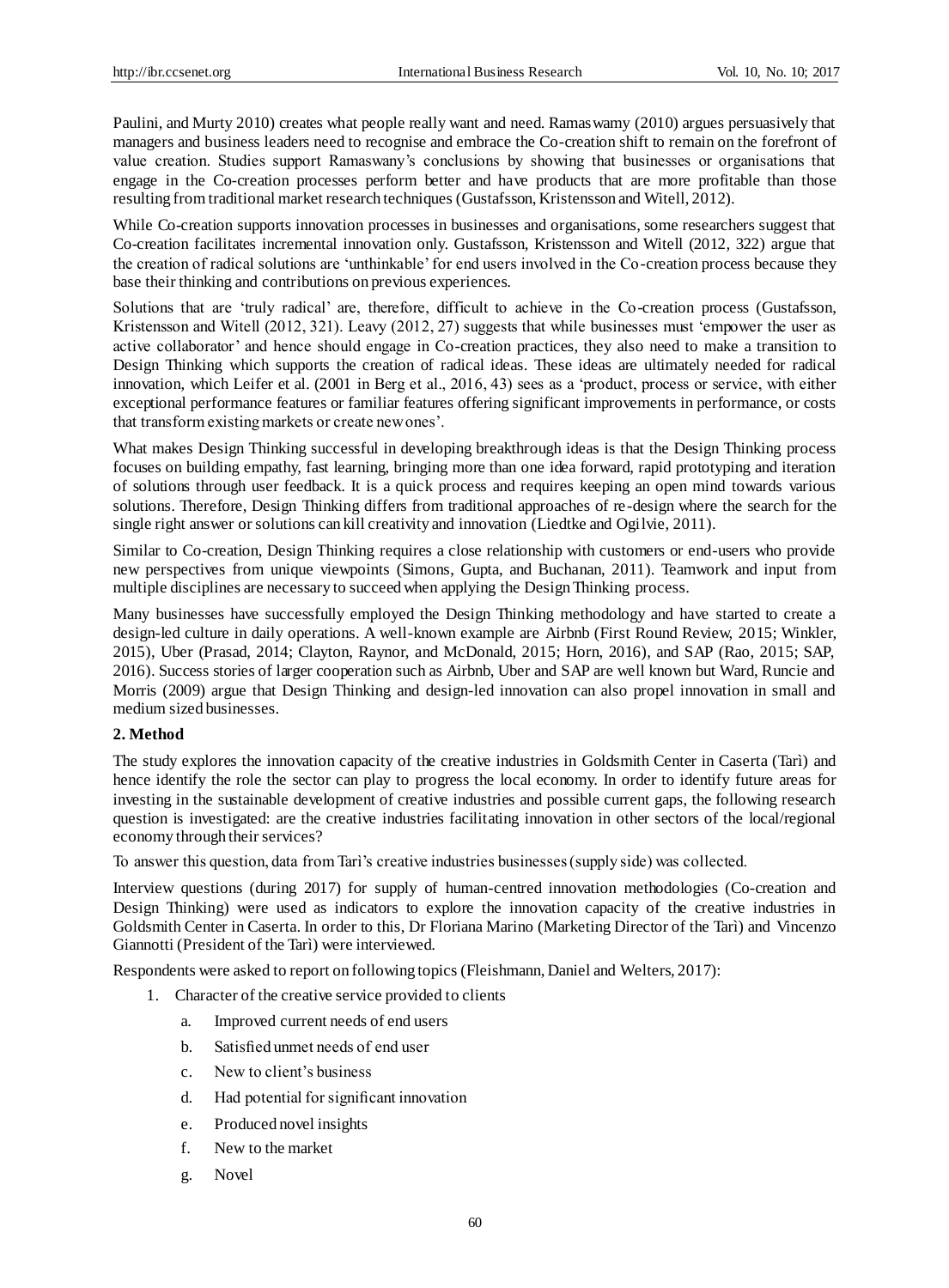- h. New to the world
- i. New to the industry
- 2. Which of the following do you offer or actively promote as part of your service package to your clients?
	- a. Design Thinking
	- b. Brainstorming
	- c. Co-creation
	- d. Other
- 3. Level of use of Co-creation and Design Thinking when working on projects for clients
	- a. Always
	- b. Often
	- c. Rarely
	- d. I have heard of it but do not use it
	- e. I have not heard of it
	- f. I have heard of it but do not use it because it is not relevant for my business
- 4. Which approaches are used when working on a typical creative project?
	- a. Involve the client directly in the project development process
	- b. Collaborate with others outside your business
	- c. Work on the project alone
	- d. Work in a collaborative team within your business
	- e. Involve the end user of the service/product by including research about the end user
	- f. Involve the end user of the service/product directly in the project development process

# **3. Results**

The Goldsmith Center – Tarìwas established in 1996 from the intuition of a group of young Neapolitan entrepreneurs who choose to follow the concepts of sharing and centralization of the precious goldsmith culture and tradition. The name Tarì, the name of an ancient gold Arabian coin widely used in the Kingdom of Naples until the Aragonese era, is used as a symbol and witness to the historical authenticity.

The simplicity of the word, easily pronounced in all languages, its historic roots, the identifying with the precious product, make it the most suitable identification of a place where tradition and innovation are the two sides of the same coin.

Operational now for 20 years, the Tarì represents an undisputed point of reference for goldsmiths, so much so that it is recognized as "best practice" in the field, both at the national as the international levels. The common spaces, the squares, the pavilions, the businesses that are operational daily in the Center, contribute to making the Tar ì an incomparable place where the organization's values of freedom of movement, enhancement of individual uniqueness, and focus on quality are given space and emphasis.

It is a symbol of entrepreneurial challenge, of organizational ability, of the sharing of goals that still now, 20 years from its conception, is unparalleled in Italy, or on an international level. All of this, tied to a realm that expresses, in turn, the best of the Italian creativity – the Jewel.

Since 1996, the Tarì has been the new way of doing business. A concept of co-working that focuses on individual personality. A project that is constantly evolving, dedicated to the jewel.

Tradition and creativity is the DNA of the Tarì. The daily comparison with the market inspires the evolution of associated businesses. A world of craftsmen and services that constantly supports the needs of goldsmiths. The Tar ì believes in the Difference – quality is measured through management.

The Tarì's areas and services are always open to new forms of expression and experimentation. "We organize successful fairs and events because we believe in the power of ideas".

The Tarì is a heritage esteemed worldwide: 400 enduring entrepreneurs see to it that the Tarì is the point of reference in production and distribution of valuables.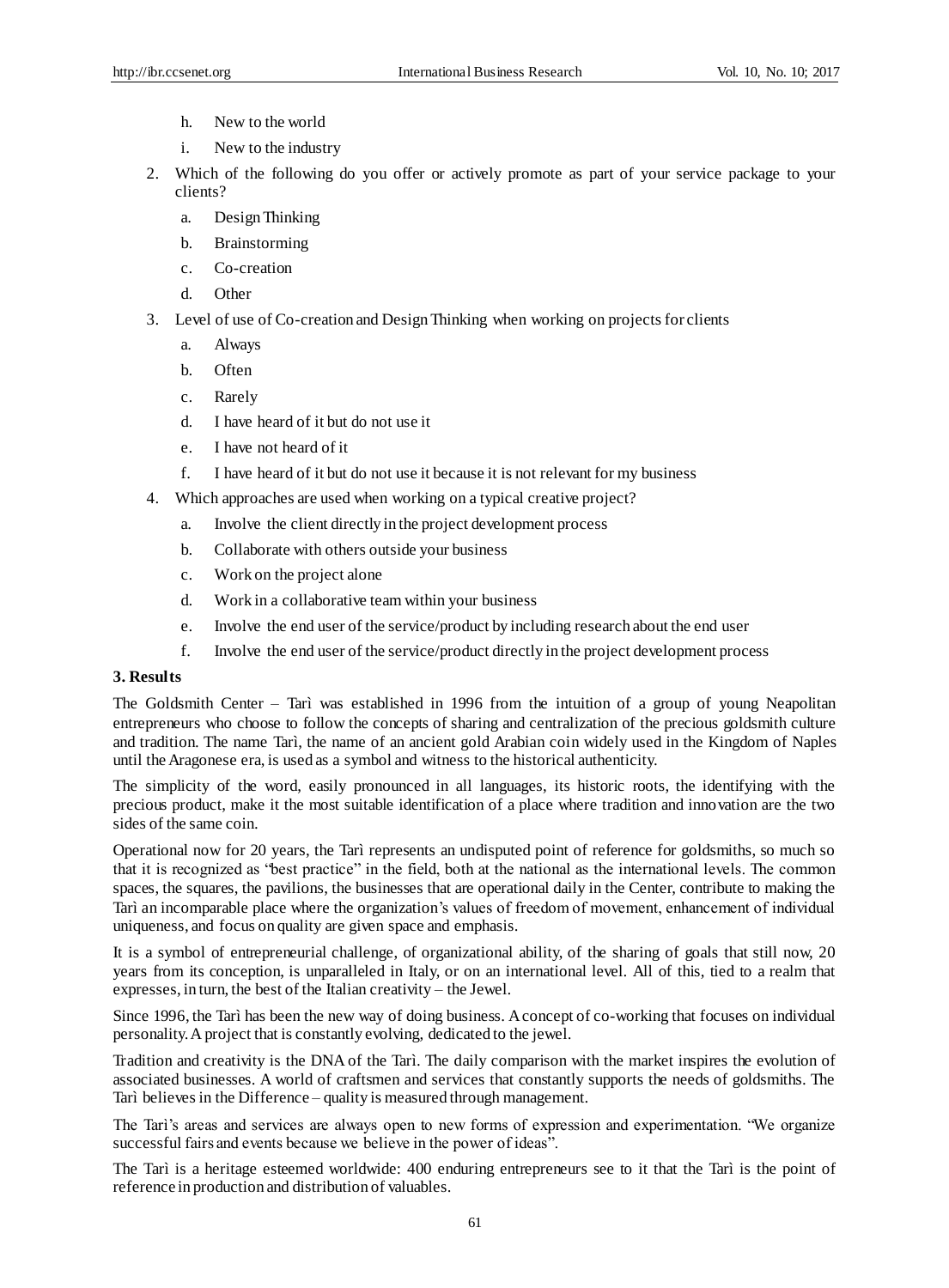It covers about 135,000 sq.m. in total - 40,000 of which are permanently dedicated to associate production and distribution, plus a 9,500 sq.m. exhibition area.

The turn-out rate is also indicative:

- Over 3,500 professionals are present at the Tar ì every day
- Over 400,000 operators in the sector per year
- 500 permanent businesses (30% production, 30% services, and 40% distribution)
- $\bullet$  2,500 agents
- Daily turn-out of 3,500 (7,000 during the fairs)
- 3 specialized exhibitions per year with a turn-out of over 25,000 per event, with the participation of the 400 internal businesses and 100 external ones
- 850 million euros in sales per year 30% for export (mainly to European and Mediterranean countries, the United States, Russia and China)

Respondent was asked to report on the character of the creative service provided to clients (topic 1). Findings suggest creative industries service providers consider themselves a source of significant innovation potential. Typical criteria that can drive innovation have all received positive feedback. These criteria are outcomes that 'satisfy unmet needs of end user', had 'significant potential for innovation', were 'new to the market' and 'new to the world'.

Topic number 2 explores which creative methods that facilitate innovation activities are actively promoted by Tari's creative industries. The feedback shows that Tarì offer or actively promote innovation methodologies co-creation as part of their service package for clients.

The feedback on topic number 3 (on the level of familiarity and use of Co-creation and Design Thinking). Survey respondent reported 'often' apply Co-creation, rarely Design Thinking.

The feedback on topic number 4 (which approaches are used when working on a typical creative project) reveals positive aspects of how creative industries approach projects that could facilitate innovation. Tarì's creative industry businesses engage in collaborative team within own business.

## **4. Discussion**

This study explored the current role of the Tari's creative industries as an enabler of innovation with the potential to drive economic development in Caserta (and regional) area .

This research provided valuable insights about the innovation potential of the regional creative industries sector in Caserta. Findings clarified the current supply for creative services in the local economy.

It is clear from the responses that there is an unexploited potential to grow the innovation capacity in Caserta. The research has shown that Tarì's creative industries reported that the work done for clients had potential for significant innovation and that their services had helped clients to enter new markets with their products and services.

The results of the research indicate some confusion on the innovative techniques – Co-creation and Design Thinking – but there is a general consensus on the advantages, with positive effects on the local and/or regional business communities.

The study points out that there is potential innovation capacity in Caserta (and regional) economy through the creative industries, but only if the Tari's creative industries 'open' themselves more to the business environment.

The main limitation is attributable to the fact that this research doesn't give information on demand side. That is, the demand for creativity and innovation support in other business sectors of Caserta's business community. This interesting aspects to be explored in future research.

#### **Acknowledgments**

Many thanks to Dr. Floriana Marino and to the President of the Tarì, Vincenzo Giannotti, for their precious collaboration.

#### **References**

Bakhshi, H., & McVitte, E. (2009). Creative Supply-chain Linkages and Innovation: Do the Creative Industries Stimulate Business Innovation in the Wider Economy? *Innovation: Management, Policy & Practice, 11,*  169-189[. https://doi.org/10.5172/impp.11.2.169](https://doi.org/10.5172/impp.11.2.169)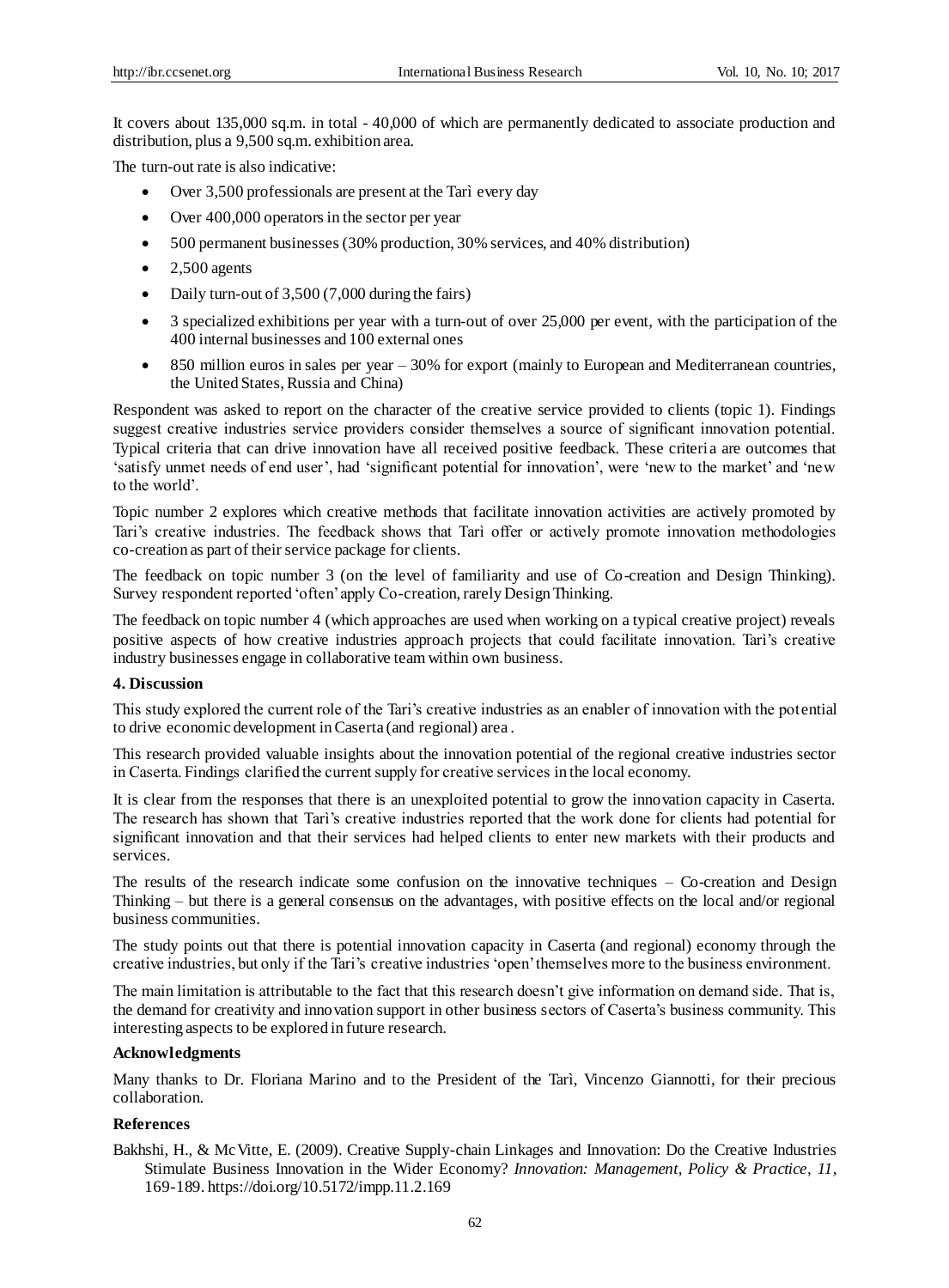- Bakhshi, H., McVittie, E., & Simmie, J. (2008). *Creating Innovation: Do the Creative Industries Support Innovation in the Wider Economy?* London: NESTA.
- Bason, C. (2010). *Leading Public Sector Innovation: Co-Creating for a Better Society*. Bristol: Policy Press.
- Berg, P., Pihlajamaa, J., Hansen, P. K, & Mabogunje, A. (2016). Measurement of Design Front End: Radical Innovation Approach. In *Design Thinking for Innovation: Research and Practice*, edited by Walter Brenner and Falk Uebernickel, 41-56. Schwitzerland: Springer[. https://doi.org/10.1007/978-3-319-26100-3\\_3](https://doi.org/10.1007/978-3-319-26100-3_3)
- Brown, T. (2008). Design Thinking. *Harvard Business Review*, *86*(6), 84.
- Brown, T. (2009). *Change by Design: How Design Thinking Transforms Organizations and Inspires Innovation*. New York: HarperCollins.
- Burdon, S., Mooney, G. R., & Al-Kilidar, H. (2015). Navigating Service Sector Innovation Using Co-Creation Partnerships. *Journal of Service Theory and Practice*, *25*(3), 285-303. https://doi.org/10.1108/JSTP-08-2013-0164
- Chapain, C., Cooke, P., De Propris, L., MacNeill, S., & Garcia, J. M. (2010). *Creative Clusters and Innovation: Putting Creativity on the Map*. London: NESTA.
- CIIC (Creative Industries Innovation Centre). (2013). *Valuing Australia's Creative Industries*. Canberra: An Australian Government Initiative.
- Clayton, M., Raynor, E., & McDonald, R. (2015). What Is Disruptive Innovation? *Harvard Business Review*, Dec. Issue, 44-53.
- Daniel, R. (2013). Regional creative industries in Australia: Exploring Townsville as a case study. *Creative Industries Journal*, *6*(2), 113-128. https://doi.org/10.1386/cij.6.2.113\_1
- Daniel, R., Fleischmann, K., & Welters, R. (2016). Creativity in the 'Torrid' Zone: Policy, Creative Industries and the Vision for Northern Australia. *International Journal of Cultural Policy*. https://doi.org/10.1080/10286632.2016.1221949
- DCMS. (1998). *Creative Industries Mapping Document*. London: Department of Culture, Media & Sport.
- DCMS. (2001). *Creative Industries Mapping Document*. London: Department of Culture, Media & Sport.
- DCMS. (2015*). Creative Industries Mapping Document*. London: Department of Culture, Media & Sport.
- Duffy & Partners (2008). Why the Democratization of Design is a Good Thing Really. *AdWeek*, June 20. http://www.duffypov.com/duffy-article/1505/why-the-democratization-of-design-is-agood-thing-really
- Edwards, G. (2013). Regions and Innovation: A Reflection. In *Regional Advantage and Innovation: Achieving Australia's National Outcomes*, edited by Susan Kinnear, Kate Charters and Peter Vitartas, 151–168. Berlin Heidelberg: Springer-Verlag[. https://doi.org/10.1007/978-3-7908-2799-6\\_7](https://doi.org/10.1007/978-3-7908-2799-6_7)
- EY. (2015). *Cultural Times: The First Global Map of Cultural and Creative Industries*. New York, NY: CISAC The International Confederation of Societies of Authors and Composers.
- First Round Review. (2015). How Design Thinking Transformed Airbnb from a Failing Startup to a Billion Dollar Business. *First Round Review*.

http://firstround.com/review/How-design-thinkingtransformed-Airbnb-from-failing-startup-to-billion-dollar -business/

- Fleischmann, K., & Daniel, R. (2015). The Rise of the Embedded Designer in the Creative Industries. *Journal of Education and Work*, *28*(4), 422-442. https://doi.org/10.1080/13639080.2014.997687
- Fleischmann, K., Daniel, R., & Welters, R. (2017). Developing a regional economy through creative industries: innovation capacity in a regional Australian city. *Creative Industries Journal*, *10*(2), 119-138. https://doi.org/10.1080/17510694.2017.1282305
- Flew, T. (2014). Creative Industries -A New Pathway. *InterMedia*, *42*(1), 11-13.
- Florida, R. (2002). *The Rise of the Creative Class*. New York: Basic Books.
- Florida, R. (2015). The Global Creative Economy Is Big Business. *CityLab 2016*. http://www.city lab.com/work/2015/12/the-global-creative-economy-is-big-business/422013/
- Gustafsson, A., Kristensson, P., & Witell, L. (2012). Customer Co-Creation in Service Innovation: A Matter of Communication? *Journal of Service Management*, *23*(3), 311-327. https://doi.org/10.1108/09564231211248426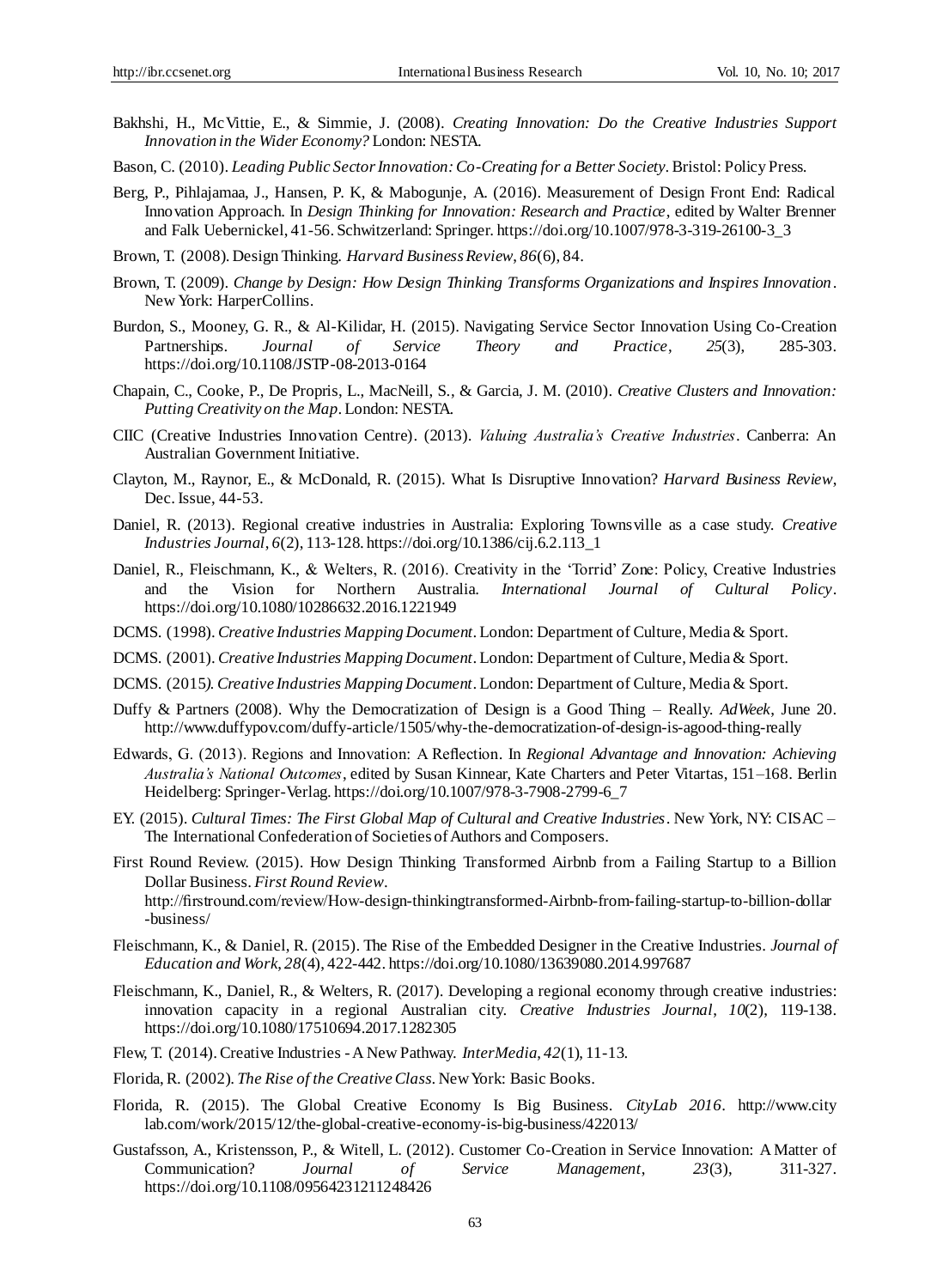- Hearn, G., & Bridgstock, R. (2014). The Curious Case of the Embedded Creative: Creative Cultural Occupations Outside the Creative Industries. In *Handbook of Management and Creativity*, edited by Chris Bilton and Stephen Cummings, 39-56. Cheltenham: Edward Elgar Publishing. Stephen Cummings, 39-56. Cheltenham: Edward Elgar Publishing. <https://doi.org/10.4337/9781781000977.00011>
- Higgs, P., Freebody, S., Anderson, P., & Cunningham, S. (2010). *What's your other Job? A Census Analysis of Arts Employment in Australia*. Sydney: Australia Council for the Arts.
- Horn, M. (2016). Uber, Disruptive Innovation And Regulated Markets. *Forbes*, June 20. http://www.forbes.com/sites/michaelhorn/2016/06/20/uber-disruptive-innovation-and-regulated-markets/#7 144585a3359
- Izzo, F. (2017a). *Musei e tecnologie: valorizzare il passato per costruire il futuro*. Milano: Cedam,
- Izzo, F. (2017b). Equity Crowdfunding for Cultural Startup: The Case of Italy. *World Journal of Social Sciences*, *7*(1), 130-135.
- Leavy, B. (2012). Collaborative Innovation as the new Imperative Design Thinking, Value Co-Creation and the Power of "pull". *Strategy & Leadership*, *40*(2), 25-34. https://doi.org/10.1108/10878571211209323
- Lee, N., & Rodrıguez-Pose, A. (2014). Creativity, Cities, and Innovation. *Environment and Planning*, A46, 1139-1159. https://doi.org/10.1068/a46202
- Liedtke, J., & Ogilvie, T. (2011). *Designing for Growth: A Design Thinking Tool Kit for Managers*. New York: Columbia University Press.
- Maher, M. L., Paulini, M., & Murty, P. (2010). Scaling up: From Individual Design to Collaborative Design to Collective Design. Paper read at *4th International Conference on design Computing and Cognition (DCC)*, Stuttgart, July 12-14.
- Mahroum, S., Atterton, J., Ward, N., Williams, A., Naylor, R., Hindle, R., & Rowe, F. (2007). *Rural Innovation*. London: NESTA: National Endowment for Science, Technology and the Arts.
- Marrocu, E., & Paci, R. (2012). Regional Development and Creativity. *International Regional Science Review, 36*(3), 354-391. https://doi.org/10.1177/0160017612461915
- Martin, R. (2009). *The Design of Business: Why Design Thinking is the Next Competitive Advantage*. 3rd ed. Massachusets, MA: Harvard Business Review Press.
- Miles, I., & Green, L. (2008). *Hidden Innovation in the Creative Industries*. London: NESTA.
- Müller, K., Rammer, C., & Trüby, J. (2009). The Role of Creative Industries in Industrial Innovation. *Innovation: Management, Policy & Practice, 11,* 148-168[. https://doi.org/10.5172/impp.11.2.148](https://doi.org/10.5172/impp.11.2.148)
- Prahalad, C. K., & Ramaswamy, V. (2004). Co-creation Experiences: The next Practice in Value Creation. *Journal of Interactive Marketing, 18*(3), 5-14. https://doi.org/10.1002/dir.20015
- Prasad, A. (2014). Applying Design Thinking at the Organizational Level (Uber). Paper presented at the *UX Week Conference*, San Francisco, USA, September 10-12.
- Ramaswamy, V. (2010). Competing through Co-creation: Innovation at two Companies. *Strategy & Leadership*, *38*(2), 22-29. https://doi.org/10.1108/10878571011029028
- Rao, M. (2015). Problem Solving with Design Thinking: 10 Stories, Tools and Tips. *Your Story 2015*. https://yourstory.com/2015/05/problem-solving-with-design-thinking/
- Reid, B., Albert, A., & Hopkins, L. (2010). *A Creative Block? The Future of the UK Creative Industries*. London: The Work Foundation.
- Rodgers, J. (2015). Jobs for Creatives Outside the Creative Industries: A study of Creatives Working in the Australian Manufacturing Industry. *Creative Industries Journal*, *8*(1), 3-23. https://doi.org/10.1080/17510694.2015.1034572
- Romero, D., & Molina, A. (2011). Collaborative Networked Organisations and Customer Communities: Value Co-Creation and Coinnovation in the Networking Era. *Production Planning & Control*, *22*(5–6), 447-472. https://doi.org/10.1080/09537287.2010.536619
- Rovnan, J. (2014). Everyone' is Now a Designer? In *Design Thinking*, edited by Matt Lyons, Discussion Group: Design Thinking: LinkedIn
- SAP. (2016). *Design Thinking with SAP*[. https://designthinkingwithsap.com/](https://designthinkingwithsap.com/)